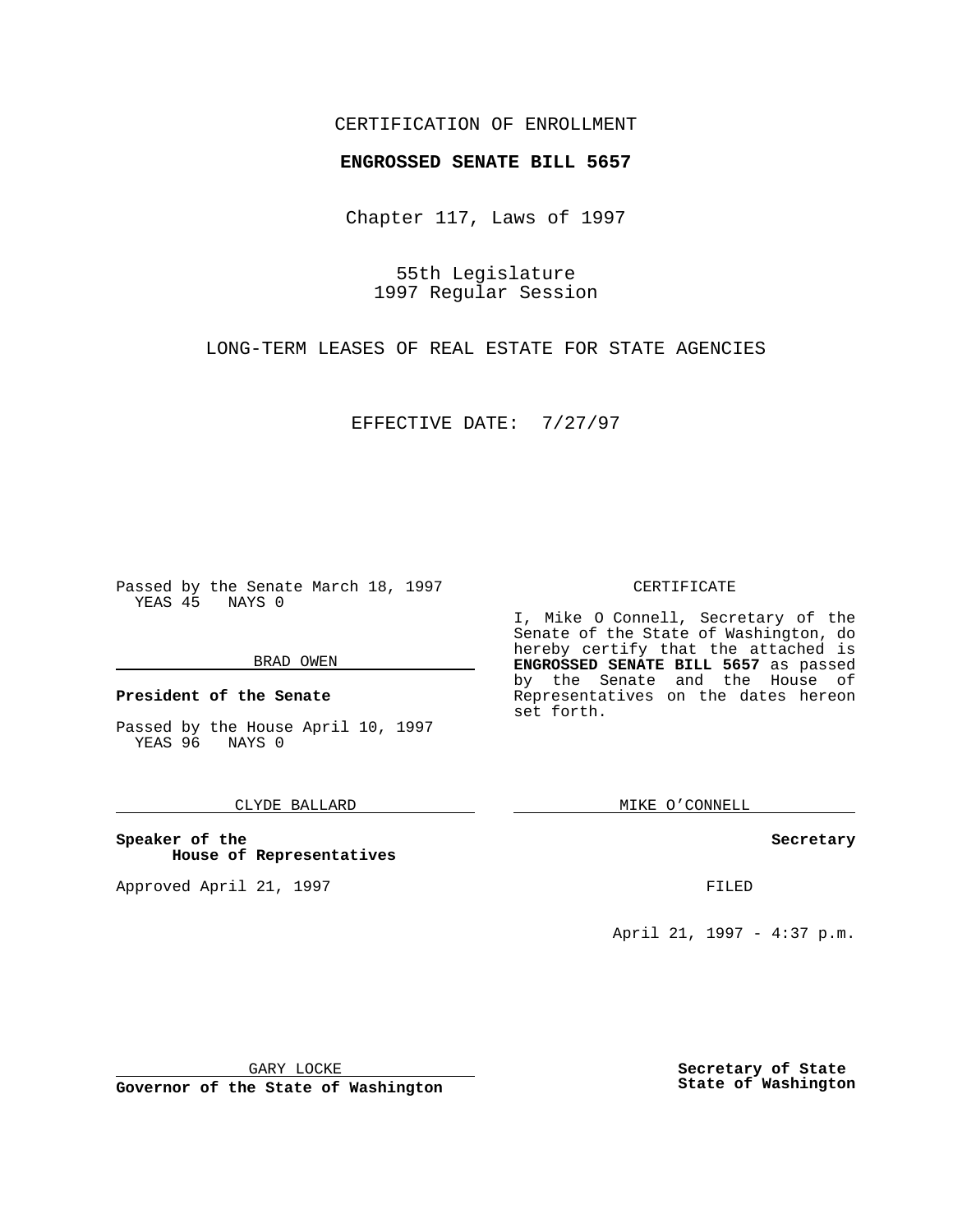# **ENGROSSED SENATE BILL 5657** \_\_\_\_\_\_\_\_\_\_\_\_\_\_\_\_\_\_\_\_\_\_\_\_\_\_\_\_\_\_\_\_\_\_\_\_\_\_\_\_\_\_\_\_\_\_\_

\_\_\_\_\_\_\_\_\_\_\_\_\_\_\_\_\_\_\_\_\_\_\_\_\_\_\_\_\_\_\_\_\_\_\_\_\_\_\_\_\_\_\_\_\_\_\_

Passed Legislature - 1997 Regular Session

**State of Washington 55th Legislature 1997 Regular Session By** Senator Strannigan

Read first time 02/05/97. Referred to Committee on Ways & Means.

 AN ACT Relating to long-term leases of real estate on behalf of state agencies; and reenacting and amending RCW 43.82.010.

BE IT ENACTED BY THE LEGISLATURE OF THE STATE OF WASHINGTON:

 **Sec. 1.** RCW 43.82.010 and 1994 c 264 s 28 and 1994 c 219 s 7 are each reenacted and amended to read as follows:

 (1) The director of general administration, on behalf of the agency involved, shall purchase, lease, lease purchase, rent, or otherwise acquire all real estate, improved or unimproved, as may be required by elected state officials, institutions, departments, commissions, boards, and other state agencies, or federal agencies where joint state and federal activities are undertaken and may grant easements and transfer, exchange, sell, lease, or sublease all or part of any surplus real estate for those state agencies which do not otherwise have the specific authority to dispose of real estate. This section does not transfer financial liability for the acquired property to the department of general administration.

 (2) Except for real estate occupied by federal agencies, the director shall determine the location, size, and design of any real estate or improvements thereon acquired or held pursuant to subsection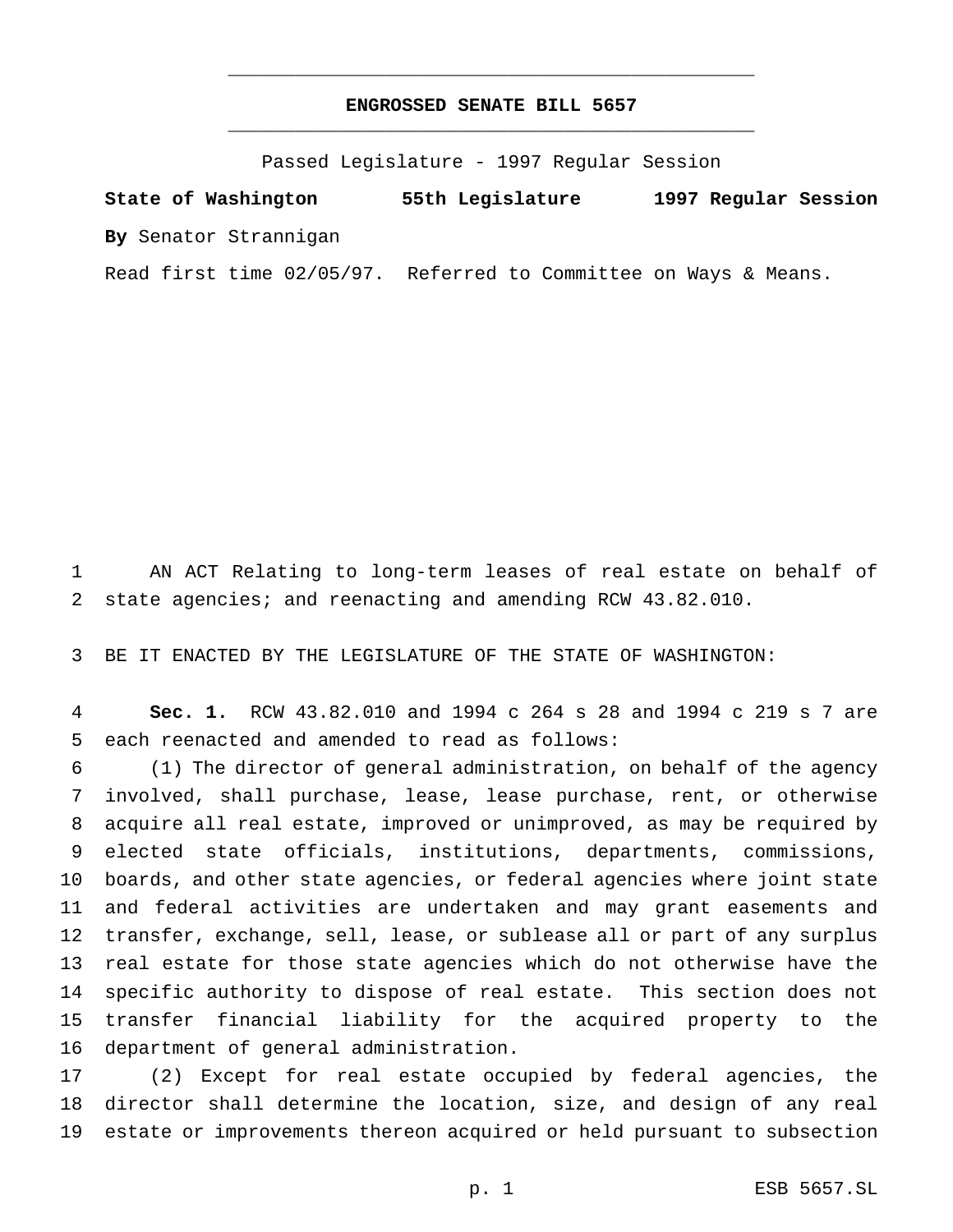(1) of this section. Facilities acquired or held pursuant to this chapter, and any improvements thereon, shall conform to standards adopted by the director and approved by the office of financial management governing facility efficiency unless a specific exemption from such standards is provided by the director of general administration. The director of general administration shall report to the office of financial management annually on any exemptions granted pursuant to this subsection.

 (3) The director of general administration may fix the terms and conditions of each lease entered into under this chapter, except that no lease shall extend greater than twenty years in duration. The director of general administration may enter into a long-term lease 13 greater than  $(($   $\pm i$ ve $))$  ten years in duration upon a determination by the director of the office of financial management that the long-term lease provides a more favorable rate than would otherwise be available, it appears to a substantial certainty that the facility is necessary for use by the state for the full length of the lease term, and the facility meets the standards adopted pursuant to subsection (2) of this section. The director of general administration may enter into a long- term lease greater than ten years in duration if an analysis shows that the life-cycle cost of leasing the facility is less than the life-cycle cost of purchasing or constructing a facility in lieu of leasing the facility.

24 (4) Except as permitted under chapter 39.94 RCW, no lease for or on 25 behalf of any state agency may be used or referred to as collateral or 26 security for the payment of securities offered for sale through a public offering. Except as permitted under chapter 39.94 RCW, no lease 28 for or on behalf of any state agency may be used or referred to as 29 collateral or security for the payment of securities offered for sale through a private placement without the prior written approval of the state treasurer. However, this limitation shall not prevent a lessor from assigning or encumbering its interest in a lease as security for 33 the repayment of a promissory note provided that the transaction would 34 otherwise be an exempt transaction under RCW 21.20.320. The state treasurer shall adopt rules that establish the criteria under which any such approval may be granted. In establishing such criteria the state treasurer shall give primary consideration to the protection of the 38 state's credit rating and the integrity of the state's debt management 39 program. If it appears to the state treasurer that any lease has been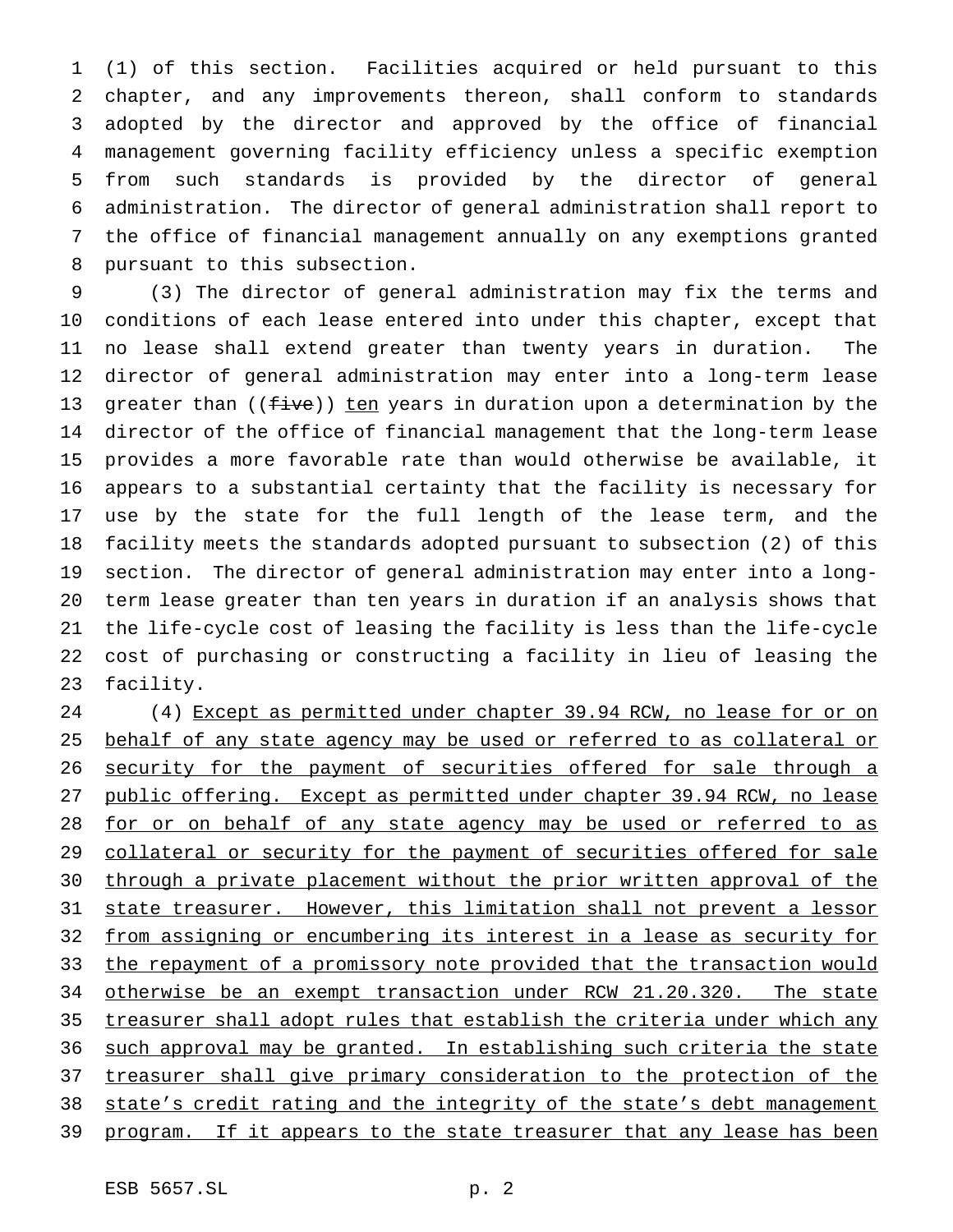used or referred to in violation of this subsection or rules adopted under this subsection, then he or she may recommend that the governor 3 cause such lease to be terminated. The department of general 4 administration shall promptly notify the state treasurer whenever it may appear to the department that any lease has been used or referred to in violation of this subsection or rules adopted under this subsection.

8 (5) It is the policy of the state to encourage the ((collocation)) colocation and consolidation of state services into single or adjacent facilities, whenever appropriate, to improve public service delivery, minimize duplication of facilities, increase efficiency of operations, and promote sound growth management planning.

 $((\frac{1}{5}))$  (6) The director of general administration shall provide coordinated long-range planning services to identify and evaluate 15 opportunities for ((collocating)) colocating and consolidating state facilities. Upon the renewal of any lease, the inception of a new lease, or the purchase of a facility, the director of general administration shall determine whether an opportunity exists for 19 ((collocating)) colocating the agency or agencies in a single facility with other agencies located in the same geographic area. If a 21 ((collocation)) colocation opportunity exists, the director of general administration shall consult with the affected state agencies and the 23 office of financial management to evaluate the impact ((collocation)) 24 colocation would have on the cost and delivery of agency programs, including whether program delivery would be enhanced due to the centralization of services. The director of general administration, in consultation with the office of financial management, shall develop 28 procedures for implementing ((collocation)) colocation and consolidation of state facilities.

 $((+6))$   $(7)$  The director of general administration is authorized to purchase, lease, rent, or otherwise acquire improved or unimproved real estate as owner or lessee and to lease or sublet all or a part of such real estate to state or federal agencies. The director of general administration shall charge each using agency its proportionate rental which shall include an amount sufficient to pay all costs, including, but not limited to, those for utilities, janitorial and accounting services, and sufficient to provide for contingencies; which shall not exceed five percent of the average annual rental, to meet unforeseen expenses incident to management of the real estate.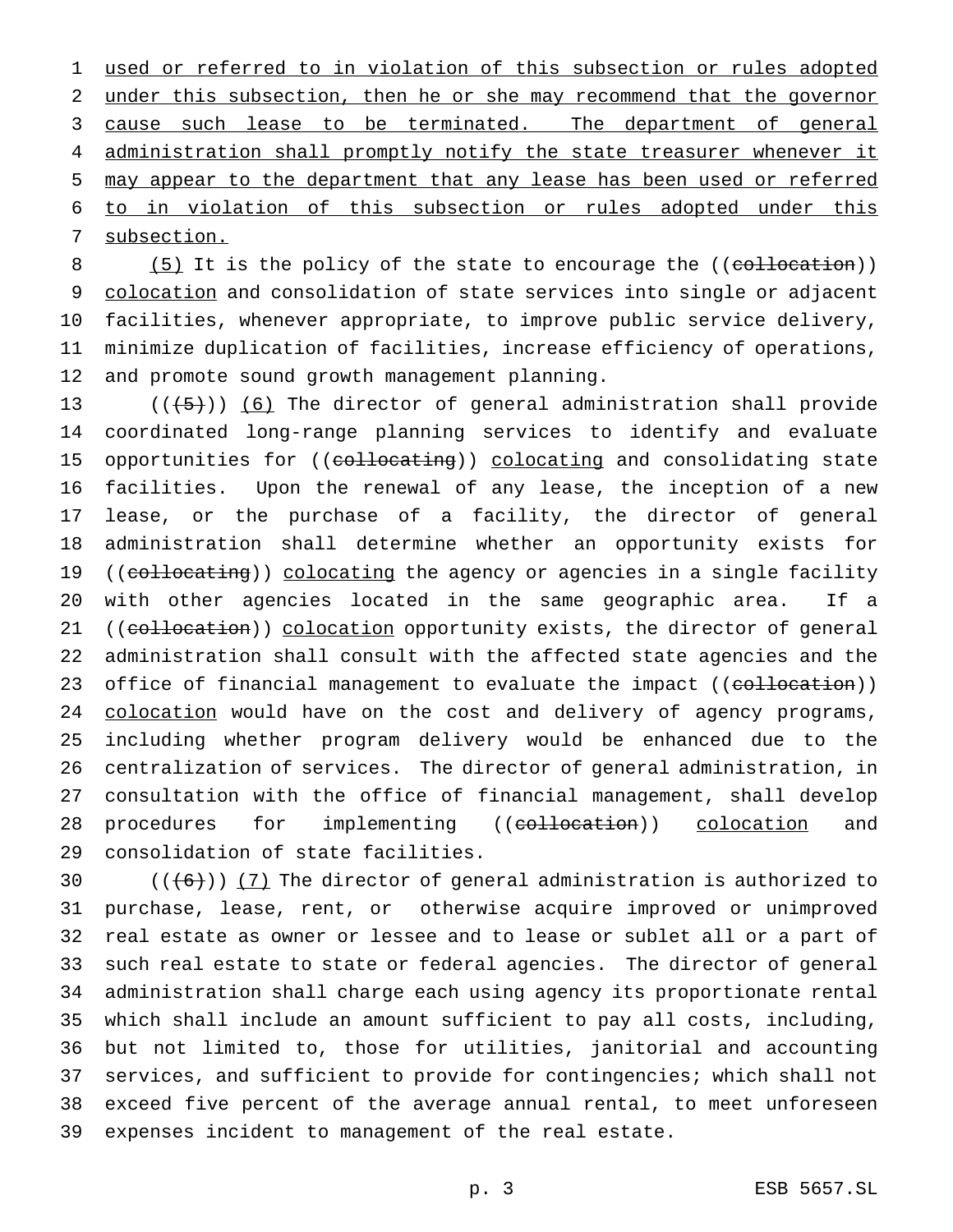$((+7))$   $(8)$  If the director of general administration determines that it is necessary or advisable to undertake any work, construction, alteration, repair, or improvement on any real estate acquired pursuant 4 to subsection (1) or  $((+6))$  (7) of this section, the director shall cause plans and specifications thereof and an estimate of the cost of such work to be made and filed in his or her office and the state agency benefiting thereby is hereby authorized to pay for such work out of any available funds: PROVIDED, That the cost of executing such work shall not exceed the sum of twenty-five thousand dollars. Work, construction, alteration, repair, or improvement in excess of twenty- five thousand dollars, other than that done by the owner of the property if other than the state, shall be performed in accordance with the public works law of this state.

 $((+8))$  (9) In order to obtain maximum utilization of space, the director of general administration shall make space utilization studies, and shall establish standards for use of space by state agencies. Such studies shall include the identification of 18 opportunities for ((collocation)) colocation and consolidation of state agency office and support facilities.

 $((+9))$  (10) The director of general administration may construct new buildings on, or improve existing facilities, and furnish and equip, all real estate under his or her management. Prior to the construction of new buildings or major improvements to existing facilities or acquisition of facilities using a lease purchase contract, the director of general administration shall conduct an evaluation of the facility design and budget using life-cycle cost analysis, value-engineering, and other techniques to maximize the long-term effectiveness and efficiency of the facility or improvement.

 $((+10))$   $(11)$  All conveyances and contracts to purchase, lease, rent, transfer, exchange, or sell real estate and to grant and accept easements shall be approved as to form by the attorney general, signed by the director of general administration or the director's designee, and recorded with the county auditor of the county in which the property is located.

35  $((+11))$   $(12)$  The director of general administration may delegate any or all of the functions specified in this section to any agency upon such terms and conditions as the director deems advisable.

38  $((+12))$   $(13)$  This section does not apply to the acquisition of real estate by: